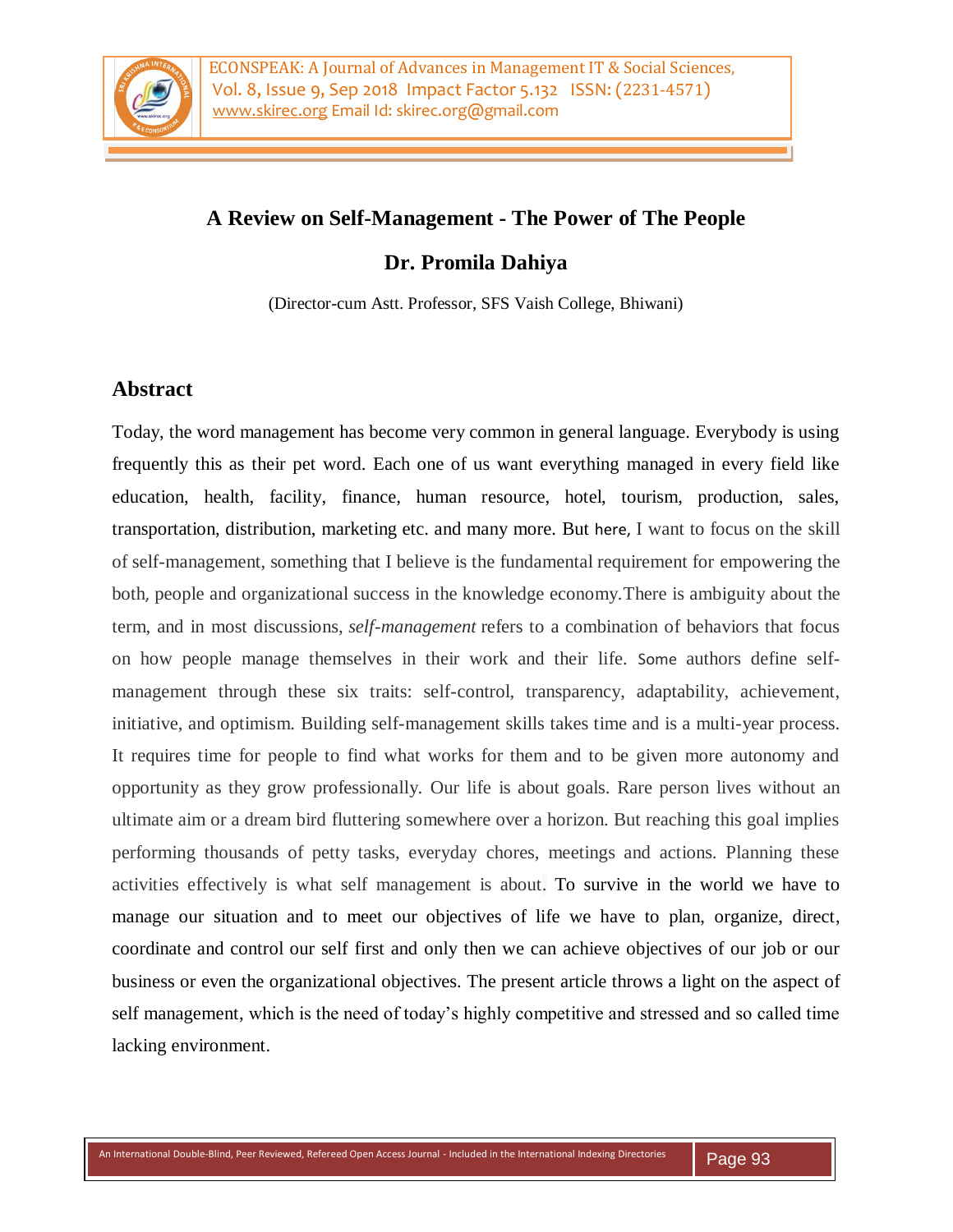

ECONSPEAK: A Journal of Advances in Management IT & Social Sciences, Vol. 8, Issue 9, Sep 2018 Impact Factor 5.132 ISSN: (2231-4571) www.skirec.org Email Id: skirec.org@gmail.com

# **Introduction**

Management is not just for managers, just as leadership is not just for leaders. We all manage, and we all lead; these are not actions reserved for only those people who happen to hold these "positions" in a company. I personally think of management and leadership as *callings*, and we all get these callings to manage and lead at different times, and to different degrees. Self management sounds like being your own boss, but it doesn't mean setting up your own business. In fact it means taking responsibility for your own actions and doing things as well as you can. It shows you are able to organise yourself and offer your own ideas to any project. It's about being the boss of YOU, not the boss of a team or company!

### **Twelve Rules for Self-Management**

- 1. Live by your values, whatever they are. You confuse people when you don't, because they can't predict how you'll behave.
- 2. Speak up! No one can "hear" what you're thinking without you be willing to stand up for it. Mind-reading is something most people can't do.
- 3. Honor your own good word, and keep the promises you make. If not, people eventually stop believing most of what you say, and your words will no longer work for you.
- 4. When you ask for more responsibility, expect to be held fully accountable. This is what seizing ownership of something is all about; it's usually an all or nothing kind of thing, and so you've got to treat it that way.
- 5. Don't expect people to trust you if you aren't willing to be trustworthy for them first and foremost. Trust is an outcome of fulfilled expectations.
- 6. Be more productive by creating good habits and rejecting bad ones. Good habits corral your energies into a momentum-building rhythm for you; bad habits sap your energies and drain you.
- 7. Have a good work ethic, for it seems to be getting rare today. Curious, for those "oldfashioned" values like dependability, timeliness, professionalism and diligence are prized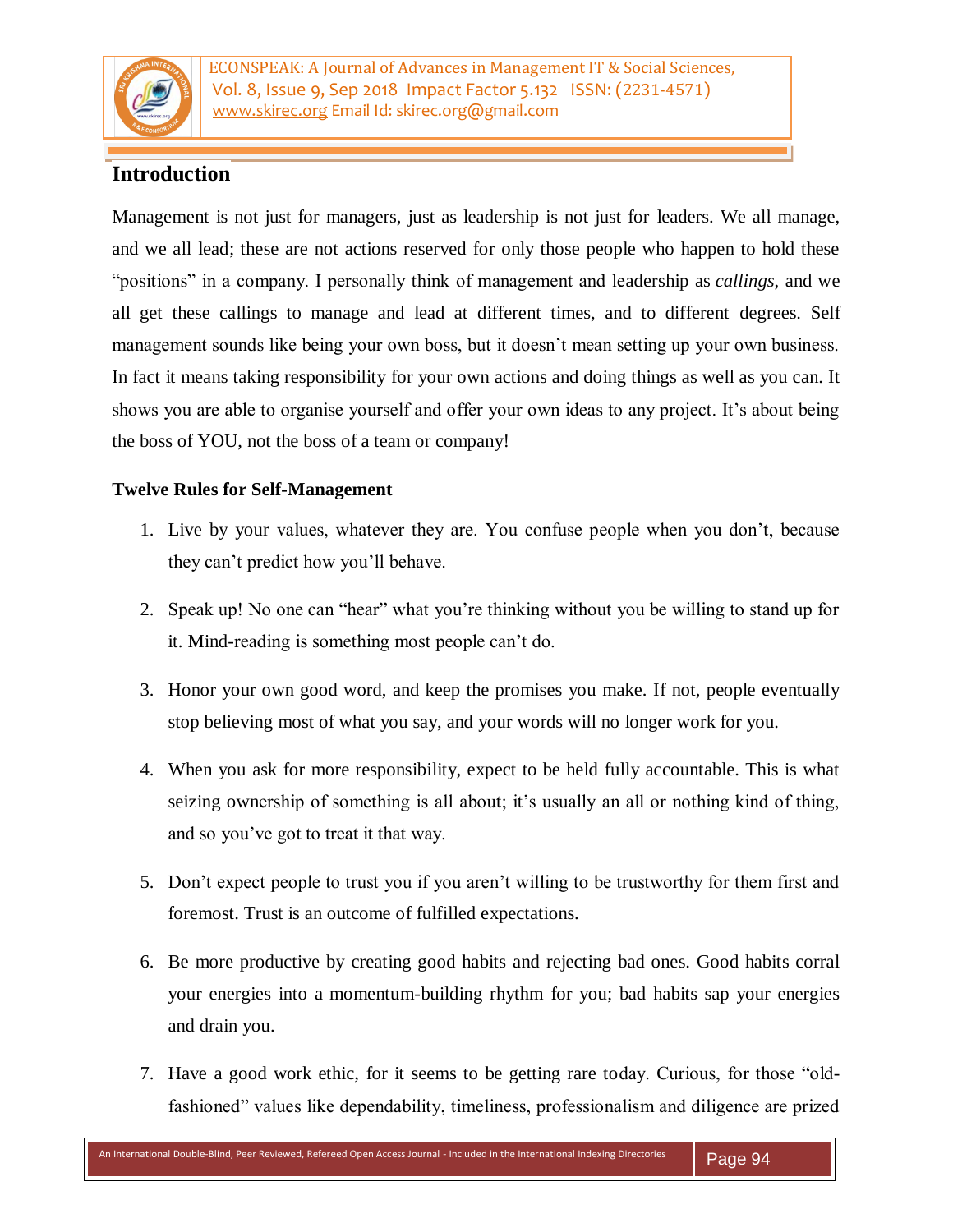

more than ever before. Be action-oriented. Seek to make things work. Be willing to do what it takes.

- 8. Be interesting. Read voraciously, and listen to learn, then teach and share everything you know. No one owes you their attention; you have to earn it and keep attracting it.
- 9. Be nice. Be courteous, polite and respectful. Be considerate. Manners still count for an awful lot in life, and thank goodness they do.
- 10. Be self-disciplined. That's what adults are supposed to "grow up" to be.
- 11. Don't be a victim or a martyr. You always have a choice, so don't shy from it: Choose and choose without regret. Look forward and be enthusiastic.
- 12. Keep healthy and take care of yourself. Exercise your mind, body and spirit so you can be someone people count on, and so you can live expansively and with abundance.

## **Three Key Self Management Skills**

Self management is about making a choice to do more than you need to, and it is a great skill to build for life and work. There are the three most important self management skills on which one should focus which are as under:-

- Initiative
- Organisation
- Accountability

**Initiative** means one is being able to work without always being told to do. One can show initiative by thinking and taking action as and when needed. It means using your head and having the drive to achieve. Initiative requires self belief and motivation which is needed to do the things without being reminded or asked.

Why is initiative important?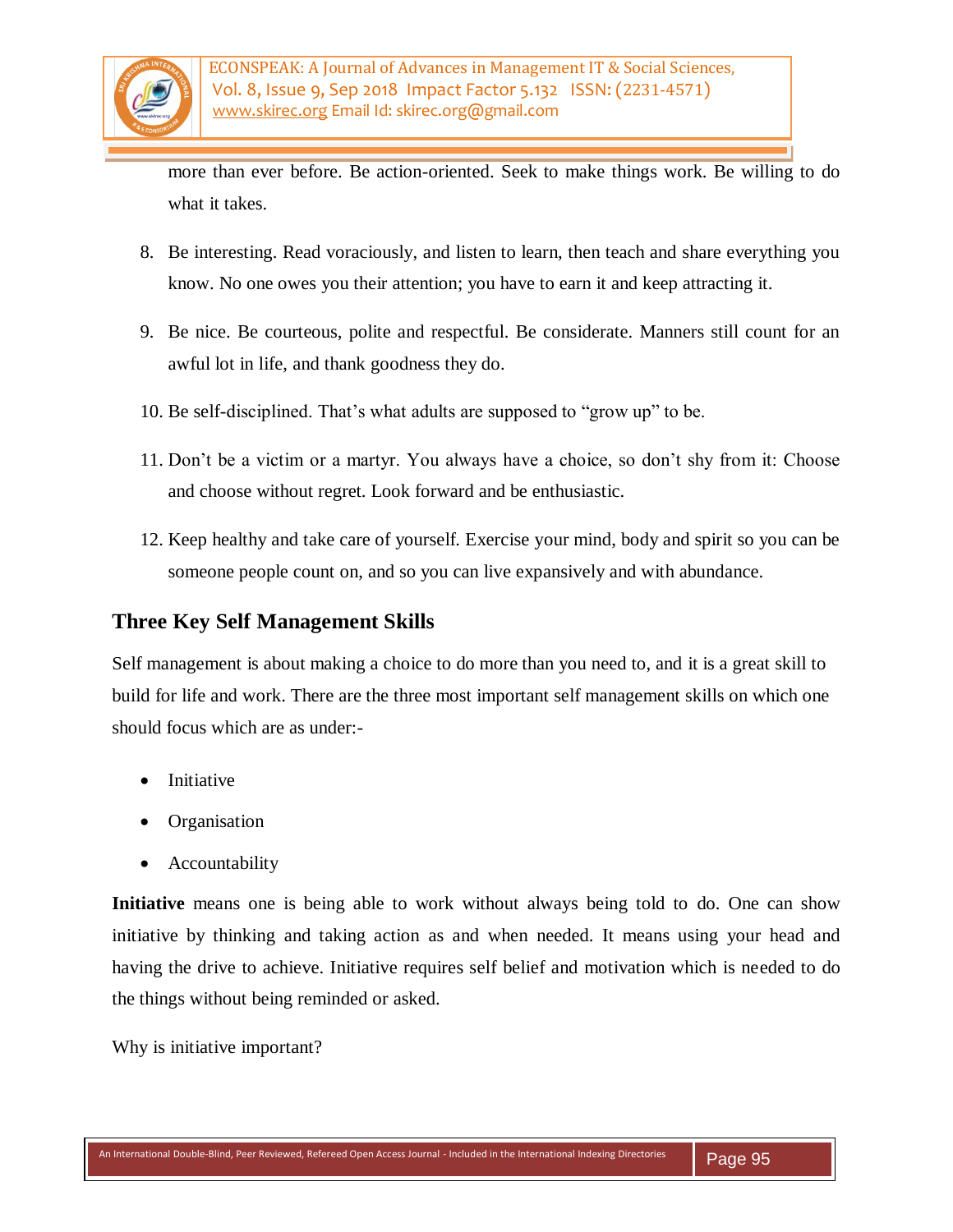

Employers often say they want staff who can respond to and deal well with problems. Highlighting to an employer that you can think for yourself or "show initiative" will be useful in many job applications and interviews. It's a great life skill, too. Taking the initiative is what makes you phone a friend to clear the air after an argument you both regret, or decide you are going to take up volunteering, or do further education.

**Organisation** If you are organized in life and work it means you can plan your time and the things you have to do. You know very well that what the priority is. What to do and how to do.

Why are organisation skills important?

From managing your time to prioritizing tasks, and even having a tidy desk, being organised will help you improve your employability and also your life. An organised person will know what they need to do and when, where their pen is, and if it's their turn to bring biscuits into the office. They make lists, have a calendar or diary, and are able to manage themselves in all areas of life and work.

As well as ensuring you don't forget your lunch or turn up late to an important meeting, organisation will make you look more professional and help you get your job done more effectively. Employers really value strong organisational skills, as they know you will be efficient and do the work on time. Being organised also shows how much you care about your job. Arriving every day, being on time, and remembering everything you need is really important.

**Accountability** If you say to yourself that you are accountable, it means that you take ownership of the responsibilities that come your way. You take pride in your work and want to do it well to get the best results possible. You can be justly proud of the task's success, and you accept responsibility if it goes wrong.

If a task you are responsible for doesn't go well, you will make it your personal mission to look for ways to improve next time or find a better way of completing the task using your problem solving skills. This is still accountability. It's not about the task being successful or not  $-$  it's about your attitude to the task.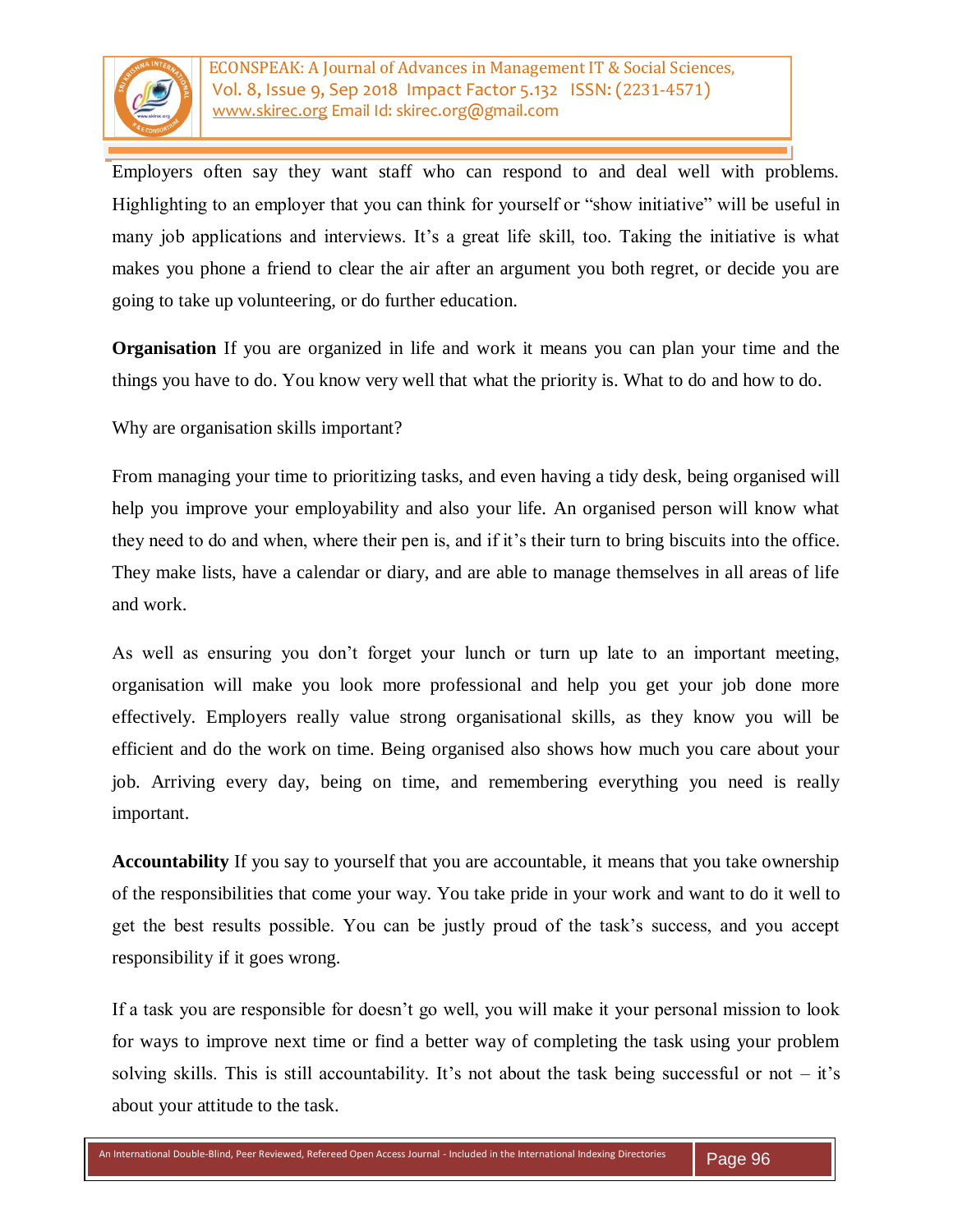

ECONSPEAK: A Journal of Advances in Management IT & Social Sciences, Vol. 8, Issue 9, Sep 2018 Impact Factor 5.132 ISSN: (2231-4571) www.skirec.org Email Id: skirec.org@gmail.com

### Why is accountability important?

Everyone loves to see you have a positive attitude and can be relied on to put the effort in when something needs to be done. If you're in a sports team, other people on your team know they can rely on you to give it your all. If you're working on a group project, going the extra mile to contribute – and doing it because you care, not just because you have to – means the project is more likely to go well and people will want to work with you in future.

At work, employers want to know that you will take the work they give you seriously and treat it as a chance to show you can be trusted with more important work in the future. Taking responsibility for yourself is a great way to get invited to work on really exciting projects as you build experience over time.

#### **Building self management skills at work will help you:**

- Turn up on time to important meetings and bring anything you might need (that counts for job interviews too!)
- Take pride in your work and get recognized as someone who really tries and cares
- Do your tasks better because you prepare in advance when you need to
- Seek out opportunities for work experience, training and more.

Good self management skills will give you more chances to move forward in your career, too. People can see you as someone who can handle responsibility and puts extra care into what they do, going above and beyond what's required. An attitude like this can help you get more opportunities, responsibility, training and promotions over time.

### **How to build and improve self management skills**

Self management is about preparing for the future, owning your present and taking care in what you do – as well as learning how you could do better next time. Self management is a really important way to grow as a person, not just in the workplace. Babies are not responsible for anything they do. As we grow, we learn that it's important to take responsibility for yourself because there won't always be someone there to hold your hand with every step you take.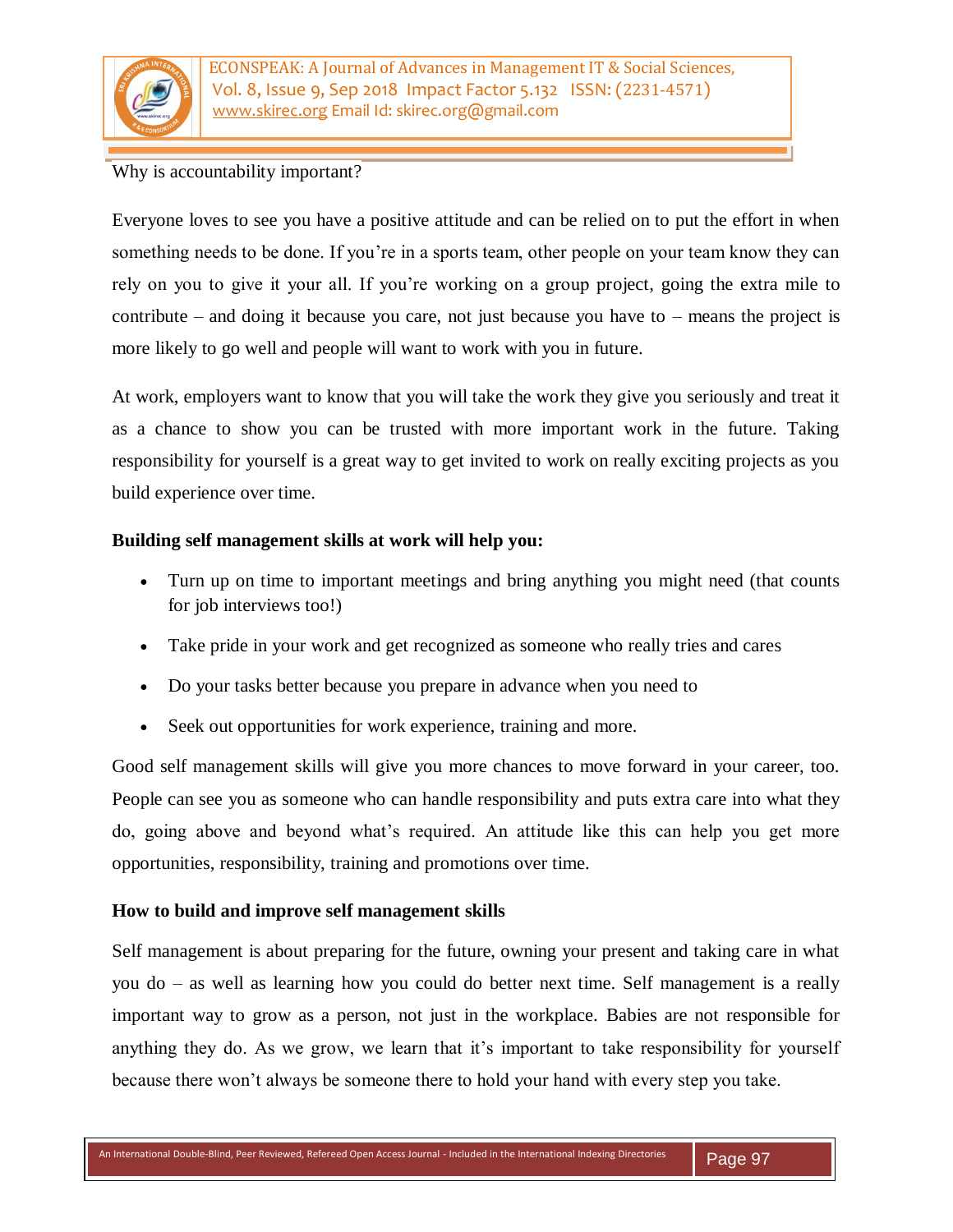

Here are some ways to build the three key elements of self management (initiative, organisation and accountability).

Ways to boost your initiative

- **Starts a project** Having an idea and making the effort to follow it through shows great initiative.
- **Do a course in your spare time** Choosing to develop your skills and knowledge shows employers how motivated and willing you are.
- **Volunteering** Giving your time to a good cause makes you stand out and can help you to develop a range of skills. As an example, you could become a Youth Ambassador with Youth Employment UK.
- **Complete our Young Professional Training!** If you haven't done this yet it's totally free, and doing the training shows you are already taking the initiative to build your life skills.

Ways to develop your organization

- **Set yourself deadlines for projects** Plan how you will achieve your goal. When do certain tasks need to be done and in what order?
- **Use a planner** Use an online or paper tool that will help you manage your diary, tasks and important information.
- **Create a routine** Set a morning routine to make sure you are ready for the day ahead.

Ways to develop accountability

 **Own the task you're given** – When you are given a task by anyone (e.g. a teacher, boss or parent/career) doesn't think of it as a task someone gave you. Say to yourself : "this is my task. The passion I put into this task reflects on me as a person, and I am ready to take pride in what I do."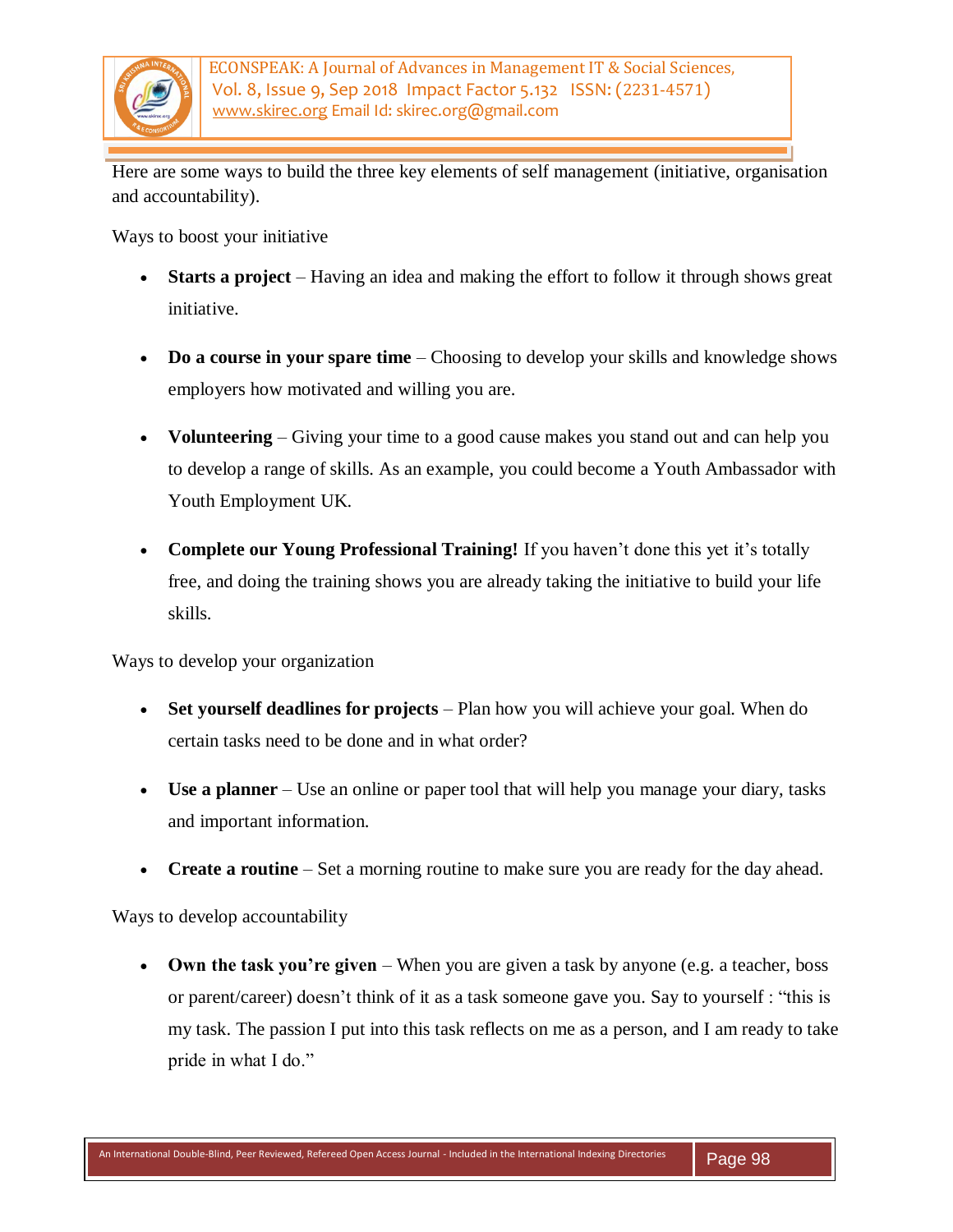

 **Go the extra mile to do things as well as you can** – If you have been assigned a task or activity and it is not going well, think about what extra steps you could take to make it better. Is there someone you could talk to? An extra action you could take? A new way you could look at the problem?

#### **Contribution of Management in developing the Self Management Skills**

Management is very important for every person to achieve success in his career and overall life. It helps deliver a better performance and achieve goals in the stipulated time period, making one successful.

Have you ever thought why a particular businessman makes more profit than others? And why the others fail to achieve their goals in spite of being in supportive and favorable conditions? The answer lies somewhere in management skills. These skills help deliver a better performance and achieve goals in the stipulated time period, making one successful. You may be a businessman, artist, student, employee, or a trainee! If you are wondering what personal management skills are, then it is nothing but the way one manages his own life. According to Simon Oates, "It refers to the ability of oneself to exercise control over one's attitude, behavior, emotions, and motivation." It is very important to possess these skills, as today people are not judged only by their academic achievements, intelligence, and expertise, but also by how they handle and manage themselves and those around them.

#### **Management Skills**

**Communication Skills**- It tops the list of management skills, be it personal or professional. As someone rightly said that the way we communicate with others and with ourselves ultimately determines the quality of our life. It is almost impossible to develop your management skills without communication skills, because if you cannot listen to your own inner voice, then how you would communicate with others? Hence, it is essential for you to develop good communication skills that can not only help you convey a message, but also help motivate, encourage, and inspire others and your own self.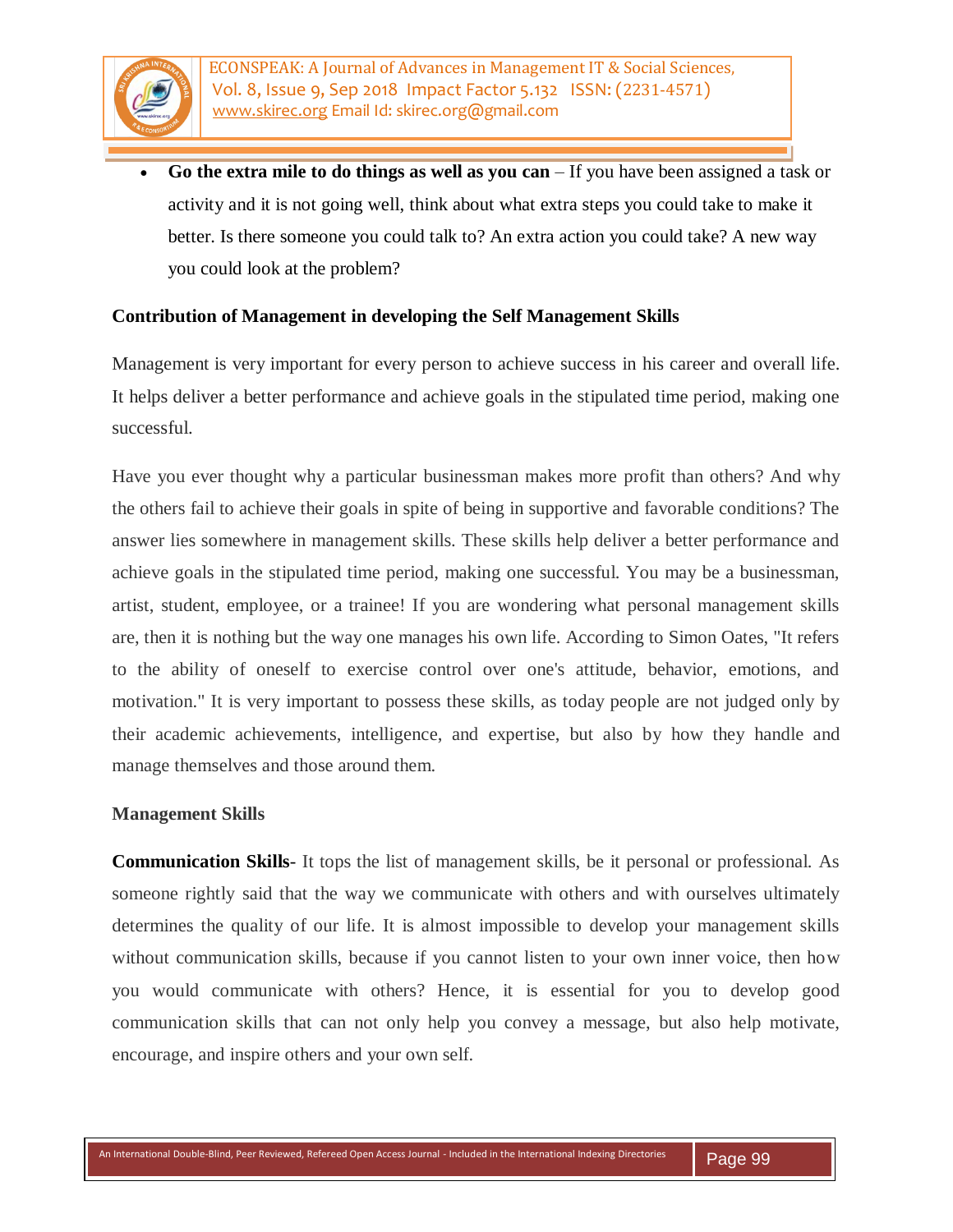

ECONSPEAK: A Journal of Advances in Management IT & Social Sciences, Vol. 8, Issue 9, Sep 2018 Impact Factor 5.132 ISSN: (2231-4571) www.skirec.org Email Id: skirec.org@gmail.com

**Self Development skills-**Personal management would be incomplete without self development skills. They say no one is perfect, but it does not mean that you should stop striving for perfection. The more you try to perfect yourself, the more you improve. You must always analyze and evaluate your performance, not only regarding your career, but also regarding personal life. You must always remain open for suggestions, and should take criticism in a healthy manner. It actually paves the way for improvement. Plan your own goals and aims, and make sure that you proceed as per the planning to hit the bull's eye.

#### **Others**

- Planning skills
- Time management
- Crisis management
- Financial management
- Positive attitude
- Constructive and responsible behavior
- Decision making
- Adaptability
- Goal setting
- Execution skills
- Listening skills
- Problem solving
- Stress management
- Developing self-confidence
- Self discipline
- Emotional stability
- Strategic thinking
- Interpersonal skills
- Observation skills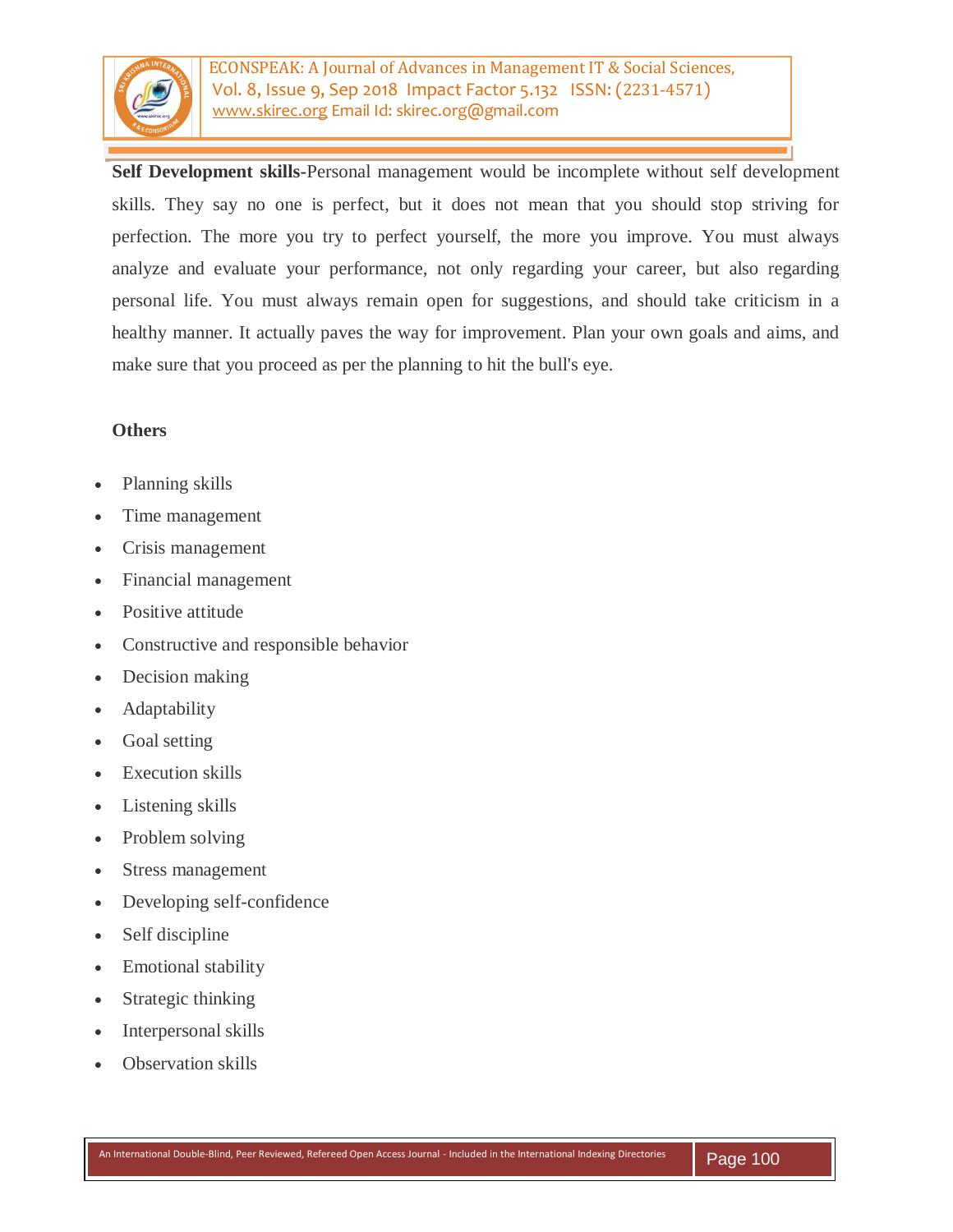

These were some of the most decisive factors that would help develop self management skills. These skills help lead a stress-free life with confidence and optimism.

## **Conclusion**

Self-management practices have a larger impact on the quality and quantity of individual output and personality. Improving self-management skills is key to increase all productivity dimensions and in particular the quality of the output. This article contributes to a better understanding of the self-management practices on different levels and dimensions. It is a blend of the various skills to improve the creativity, problem solving, self discipline, strategic thinking, interpretation, analyzing skills etc. in the combo.

### **References**

Dana R Reinecke, Ashley Krokwski, (2016) *Bobby Newman Self-management for building independence: Research and future directions* Retrieved from

https://www.sciencedirect.com/science/article/pii/S0883035516300994

Glynda A. Hull(May, 1981), Effects of Self-Management Strategies on Journal Writing by College Freshmen, *Research in the Teaching of English, 15(2),* 135-148

Marcus Buckingham, *The One Thing You Need to Know: About Great Managing, Great Leading, and Sustained Individual Success* (New York: Free Press, 2005).

Mashallah Vailikhani & Fahimeh Karimi( January2015),A Study f the effect of Self – Management (Managing themselves) on the Performance (Case Study: City Council Staff Khomeini Shahr), *International Journal of Academic Research in Business and Social Sciences,5(1),*240-248.

Miikka Palvalin, The vander Voordt, TuuliJyjha, (2017), The Impact f workplace and self –management practices on the productivity of knowledge workers, *Journal of Facilities Management,15(4),*423-438